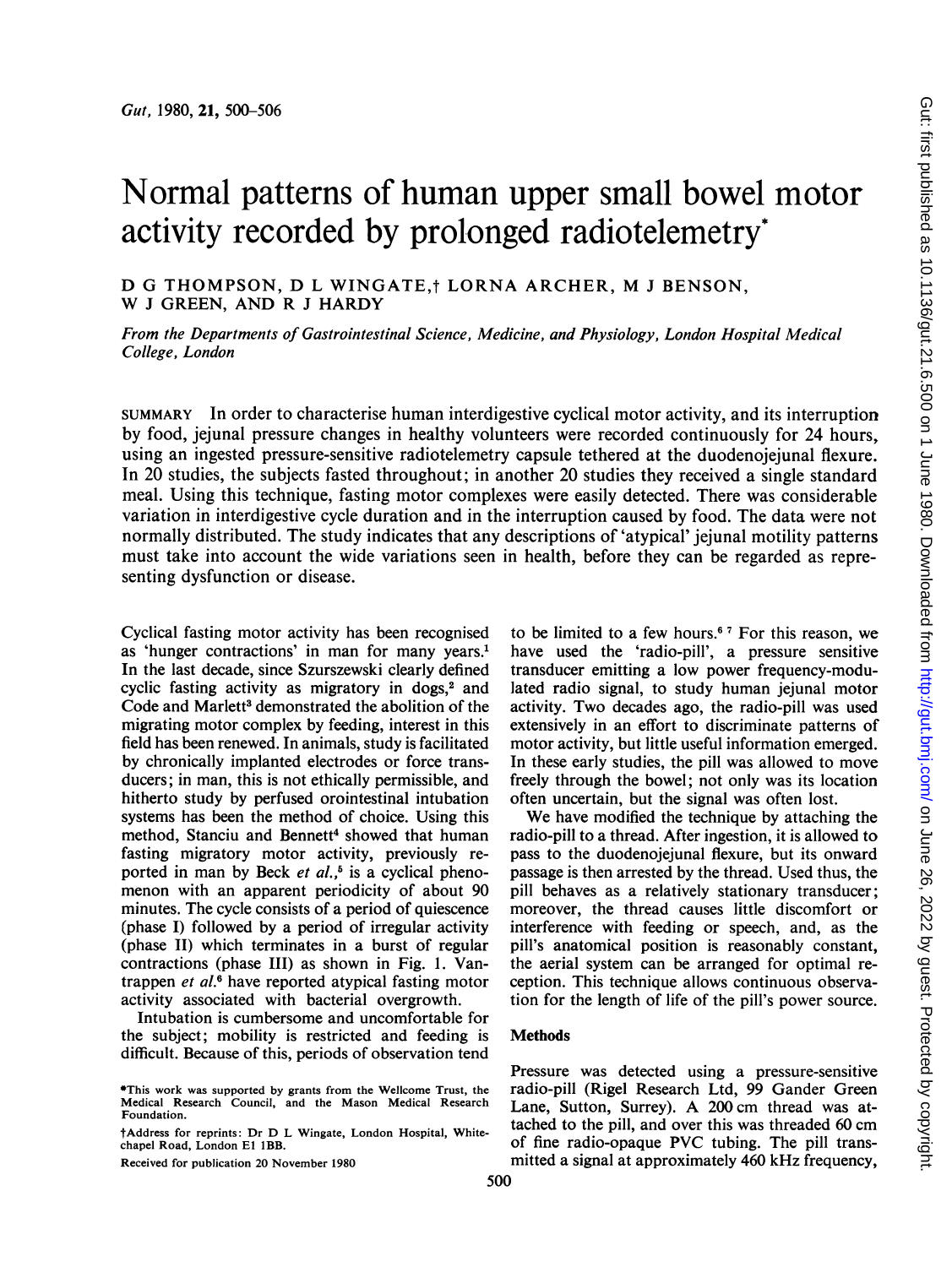modulated by changes in pressure; it was calibrated at 37°C so that a 100 cm column of water produced a full-scale deflection on the recording apparatus. The signal was detected by an array of three coil aerials arranged around the waist of the subject. Two coil aerials were arranged at right angles in the vertical plane; the third aerial coil consisted of multiple turns of cable around the subject's waist. The aerials were connected by leads <sup>2000</sup> mm in length to an automatic aerial scanner and FM receiver (Rigel Research Ltd). The aerial scanner automatically selected the strongest signal and passed it to the FM receiver. The output of the receiver was <sup>a</sup> DC voltage proportional to the ambient pressure surrounding the pill; after attenuation, the DC signal was passed to the input of a carrier amplifier fitted into one channel of a miniature cassette tape recorder (Medilog 4-24, Oxford Medical Systems Ltd, Asheville Trading Estate, Abingdon, Oxon) and recorded on  $\frac{1}{8}$  inch magnetic tape in a C 120 cassette. A second tape channel was used to record <sup>a</sup> time pulse and to mark events.

The subjects were healthy males and females (age 20-31 years) who gave informed consent to the procedure. The study protocol was approved by the local ethical committee. On the evening before the start of the study, the subjects swallowed the radiopills and were instructed to allow it to advance until 100 cm of the thread had been ingested. On the following morning the pill was located by  $x$ -ray screening, and, if required, withdrawn until it lay just distal to the duodenojejunal flexure. The distal 60 cm of radio-opaque tubing allowed the stomach and duodenal loop to be identified to ensure that the pill was in the correct position, but only the thread passed up the oesophagus and oropharynx, the free end being looped around a tooth, or taped to the subject's cheek to secure it. The aerials were then connected to the signal detection and recording system. During study, subjects were seated or recumbent according to choice; excessive movement was discouraged to minimise sudden changes in intra-abdominal pressure. Each subject was provided with a push-button unit; when the button was depressed, it recorded a signal on the magnetic tape; at the same time, the subject kept a written record of the timing and nature of the recorded event.

Two study protocols were used. The fasting protocol (20 studies in 18 subjects) consisted of a minimum of 24 hours of continuous recording without food, but with sips of water *ad libitum*. The feeding protocol (20 studies in 20 subjects) consisted of a preliminary fasting period of up to nine hours, followed by a mixed meal (Table); postprandial recording was then continued for a period of 15 hours.

Table Details of diet

| Composition of mixed meal | Analysis of meal |                 |
|---------------------------|------------------|-----------------|
| 56 g roast chicken        | Volume           | 540 ml          |
| 112 g mashed potato       | Calorie content  | 492 Kcal        |
| 84 g peas                 | Carbohydrate     | 39 <sub>g</sub> |
| 35 ice cream              | Protein          | 28 <sub>g</sub> |
| $28$ g cheese             | Lipid            | 28g             |
| 10 g butter               |                  |                 |
| 14 g crackers             |                  |                 |
| 200 ml water              |                  |                 |

At the conclusion of the study, the aerial array was removed from the subject, the pill was recovered by traction on the thread and recalibrated. There were no untoward after-effects or side-effects of the study, apart from boredom. The continuous pressure record was obtained by high-speed tape replay on the Medilog PB 2 replay unit (Oxford Medical Systems Ltd) with the demodulated signal passed directly to the y axis of the y/t chart recorder. The recorded tape incorporated a time signal which allowed location of any desired portion of the type to the nearest minute; adjustment of the recorder time-base allowed the time axis to be expanded or compressed.

The 'activity fronts' (phase III) of motor complexes were identified as periods of regular 10-12/ min contractions lasting at least two minutes, usually followed by quiescence. Feeding was followed by irregular pressure activity without prolonged periods of absent, or sustained regular, contraction. The duration of cycles, as shown by the interval between successive motor complexes, was measured from the graphic record. Results are expressed as median values; median and range data were tested for significant statistical difference using non-parametric tests<sup>8</sup> and illustrated using 'box and whisker' plots<sup>9</sup>; the latter are described in the legend of Fig. 3.

#### **Results**

## SIGNAL LOSS

Signal loss as here defined includes not only failure of the receiver to detect the signal but also disconnection of the subject from the apparatus for any reason. Signal loss is easily identified on replay by loss of the baseline. Nine of 20 fasting studies showed only transient (less than two minutes) signal loss. In 11/20 fasting studies, there were more prolonged periods of signal loss (loss/24 h  $1.8 \pm 0.9$  h, mean  $\pm$ SD) but, over 24 hours, this represents less than  $10\%$  loss of signal. The frequency of motor complexes in the latter group was not significantly different from the frequency of complexes in the former group, suggesting that signal loss did not impair detection of motor complexes. In the feeding studies, the extent of signal loss was similar, but in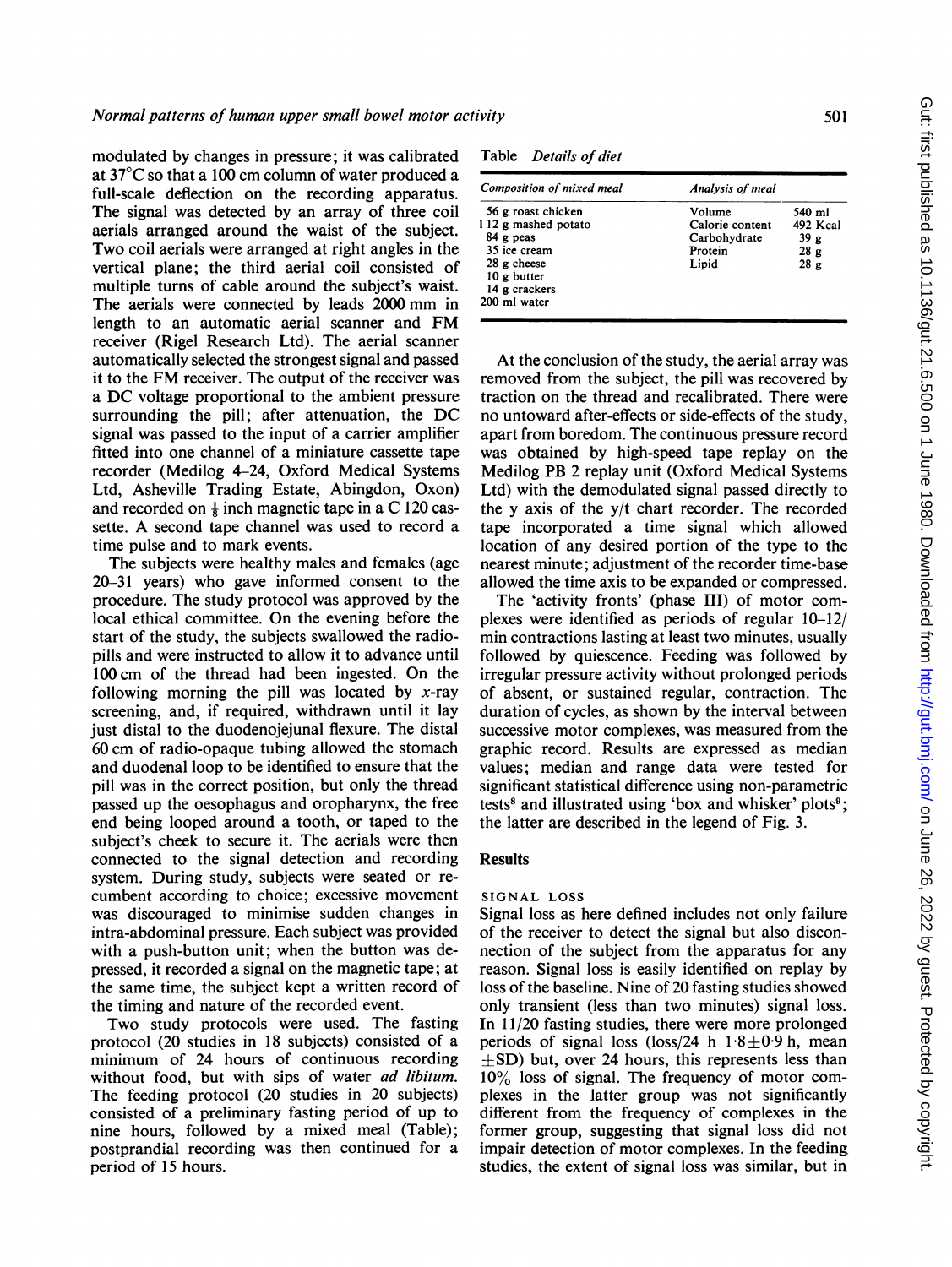## Thompson, Wingate, Archer, Benson, Green, and Hardy

no case was the signal lost during the transition from fed to fasted pattern.

#### FASTING STUDIES

Figure <sup>1</sup> shows pressure activity representative of fasting activity. Three motor complexes are seen, each preceded by irregular pressure activity and followed by a period of quiescence. Figure 2 shows the incidence of motor complexes in the 20 studies; signal loss is indicated by absence of the baseline for the appropriate period. The incidence of motor complexes is shown in Fig. 3, the median value for complexes per 24 hours being 13 (range 7-17).

#### FEEDING STUDIES

An example of the motor response to a meal is shown in Fig. 4. The distribution of motor complexes, timing of meals, and sleep periods for this group are shown in Fig. 5. The median interval between a meal and the next motor complex was 319 minutes; this suggests that our test meal should, on average, abolish 3 motor complexes. This was confirmed by the finding, in this group, of a median value of 10 complexes per 24 hours (Fig. 3).

#### INTERVALS BETWEEN MOTOR COMPLEXES

Figure 2 and Fig. 5 show the considerable intersubject and intra-subject variation in the intervals between motor complexes during waking and sleeping, and when interrupted by a meal. Figure 6 shows the intervals between the meal and the succeeding motor complex, and also intervals between motorcomplexes combined for both study groups according to periods of waking and sleeping. It is apparent that the data are non-normally distributed. Thirteen motor complexes during a 24-hour fast suggest a mean interval of 110 minutes, but the data being non-normal, mean values do not apply. The median interval during sleep (85 minutes) was lower than the median waking interval (95 minutes), but, using the median test,<sup>8</sup> the difference was not significant. Nevertheless, Kolmogorov-Smirnov's test<sup>8</sup> showed a significant difference  $(p<0.01)$  between waking and sleeping, showing that the groups do differ. Inspection of Fig. 6 suggests that the difference lies in the occurrence of a greater number of prolonged intervals during the day, increasing the skew of the data. The notable feature in Fig. 6 is the variability of motor complex intervals in normal subjects, with overlap of all three ranges of data, suggesting



Fig. <sup>1</sup> One hundred and sixty minutes' continuous pressure record in a fasted subiect. Three motor complexes showing rapid phasic oscillation with tonic elevation of the baseline are shown; each is preceded by irregular pressure activity and followed by quiescence.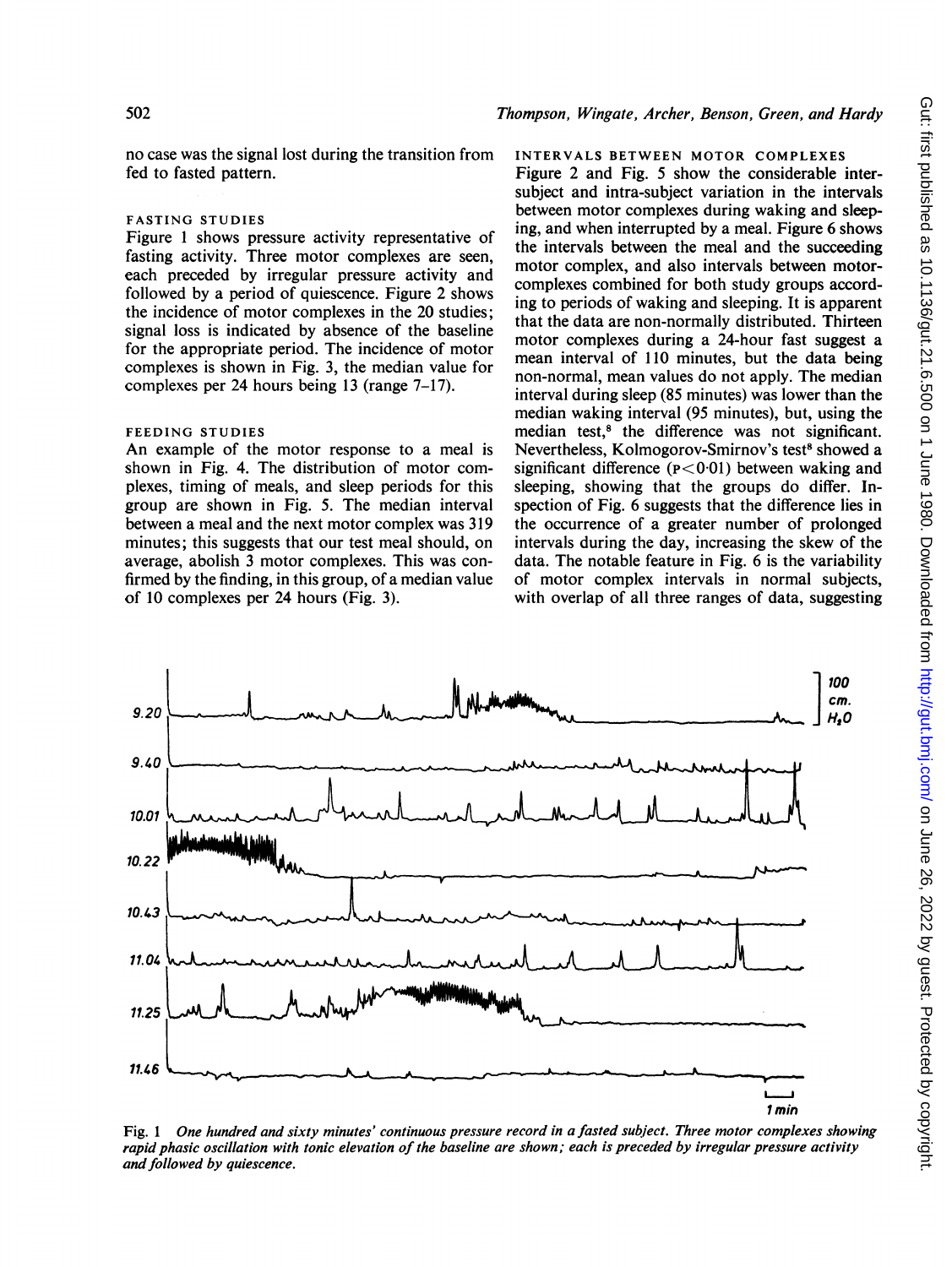



Fig. <sup>3</sup> 'Box and whisker' plots of the total number of motor complexes in 24 hours in (left) fasted subjects and (right) subjects given one meal. The range of data is indicated by the upper and lower vertical lines, while the box extends between the two interquartile limits and is divided by a horizontal line indicating the median value. Numbers in parentheses denote number of observations.

that significant deviations from the normal pattern will be established only by prolonged periods of study.

# **Discussion**

This study demonstrates that prolonged observation of intestinal motor activity can be achieved with little discomfort for the patient, using available inexpensive technology in reasonably physiological conditions. In the fasted subjects, the median number of motor complexes per 24 hours was 13, giving a mean cycle length of 110 minutes; this mean value agrees well with other published estimates.<sup>6 7 10</sup> However, our prolonged observations have also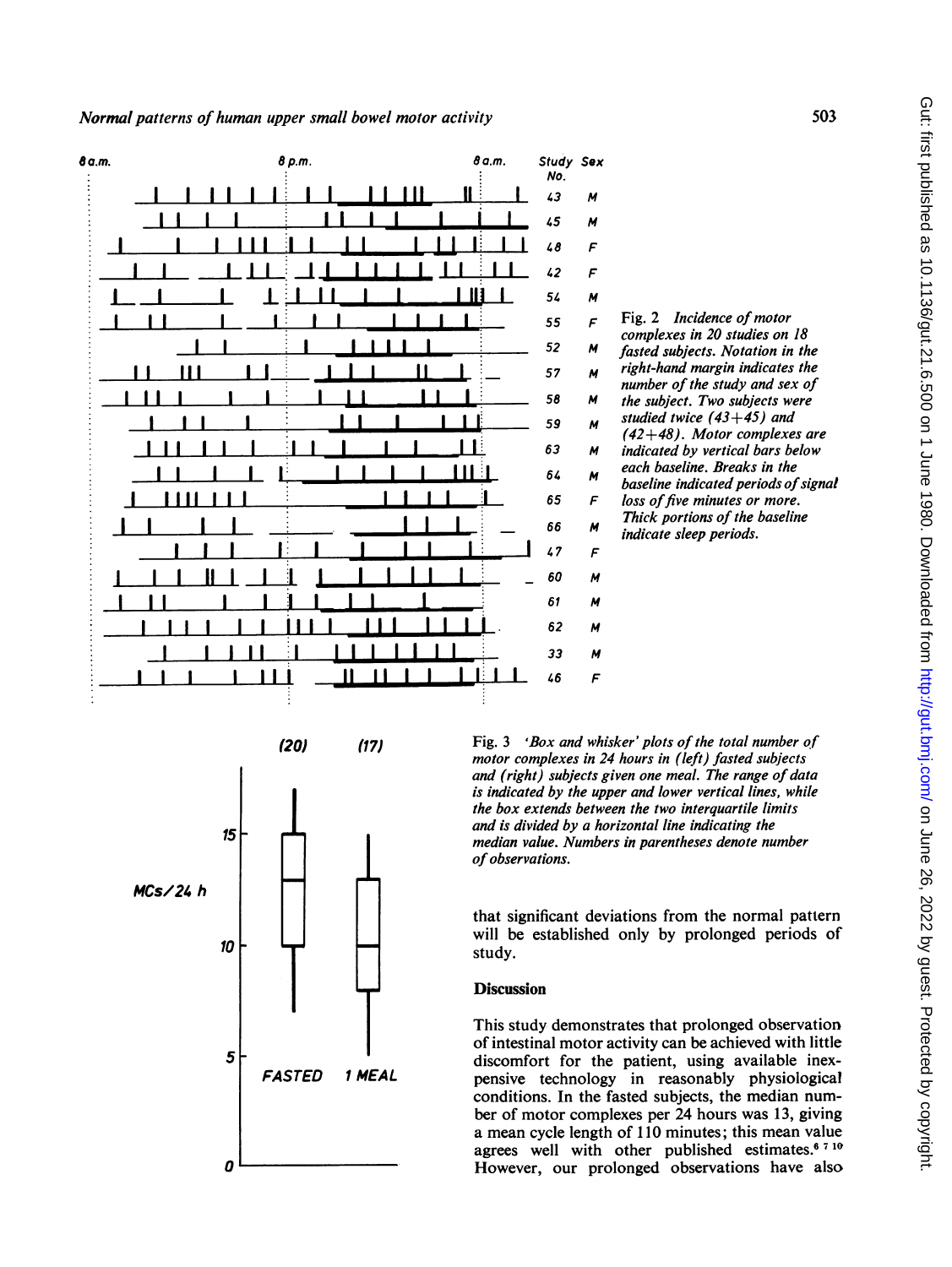

Fig. 4 The response to feeding in the same subject as shown in Fig. 1. The time of administration of food is shown, as is the termination of eating. The break in the recording indicates a period of absence of signal when the apparatus was temporarily disconnected to allow the subject to leave the room.

shown greater variation in the intervals between motor complexes and in their interruption by food than has hitherto been documented in animals or man, although short intervals between motor complexes have been documented in postoperative patients.<sup>11 12</sup> The data are non-normally distributed, as can be seen from the 'box and whisker' plots (Figs. <sup>3</sup> and 6). Mean and median values for intervals between motor complexes do not coincide; the median values are lower. It is possible that the variability in cyclic activity in man compared with experimental animals<sup>3</sup> may be a true species difference, but results should be compared with caution. Experimental animals are trained to submit to repeated study; our subjects were not familiar with the experimental conditions. In testing the response to food, animals are usually fed their standard daily meal, whereas this is not possible with humans who vary their diet greatly. Whatever the cause of the variation, it has to be taken into account in the design and interpretation of studies on man. Our data point towards three conclusions. First, median values should replace mean values; the use of the latter may be misleading. Secondly, prolonged rather than brief studies of cyclical activity are required to ensure the inclusion of long intervals between complexes; in short studies, such long intervals may be mistaken for the complete absence of cyclical activity. Finally, a technique which is sufficiently comfortable to allow normal sleep is important. Continuous monitoring by radiotelemetry seems, in this contest, superior to study by relatively bulky intubation systems.

The disadvantage of the present system, with a single sensor, is that propagated, or migratory, pressure changes cannot be demonstrated. We are satisfied that our complexes are migrating motor complexes, as phase III of the motor complex has a characteristic appearance, and we know of no instance in human and canine studies of pressure or myoelectric activity where phase III has not been migratory. Where greater technical sophistication, with two or more sensors, will be required is to determine whether irregular pressure activity is propagated or non-propagated.

The existing radio-pill was developed a quarter of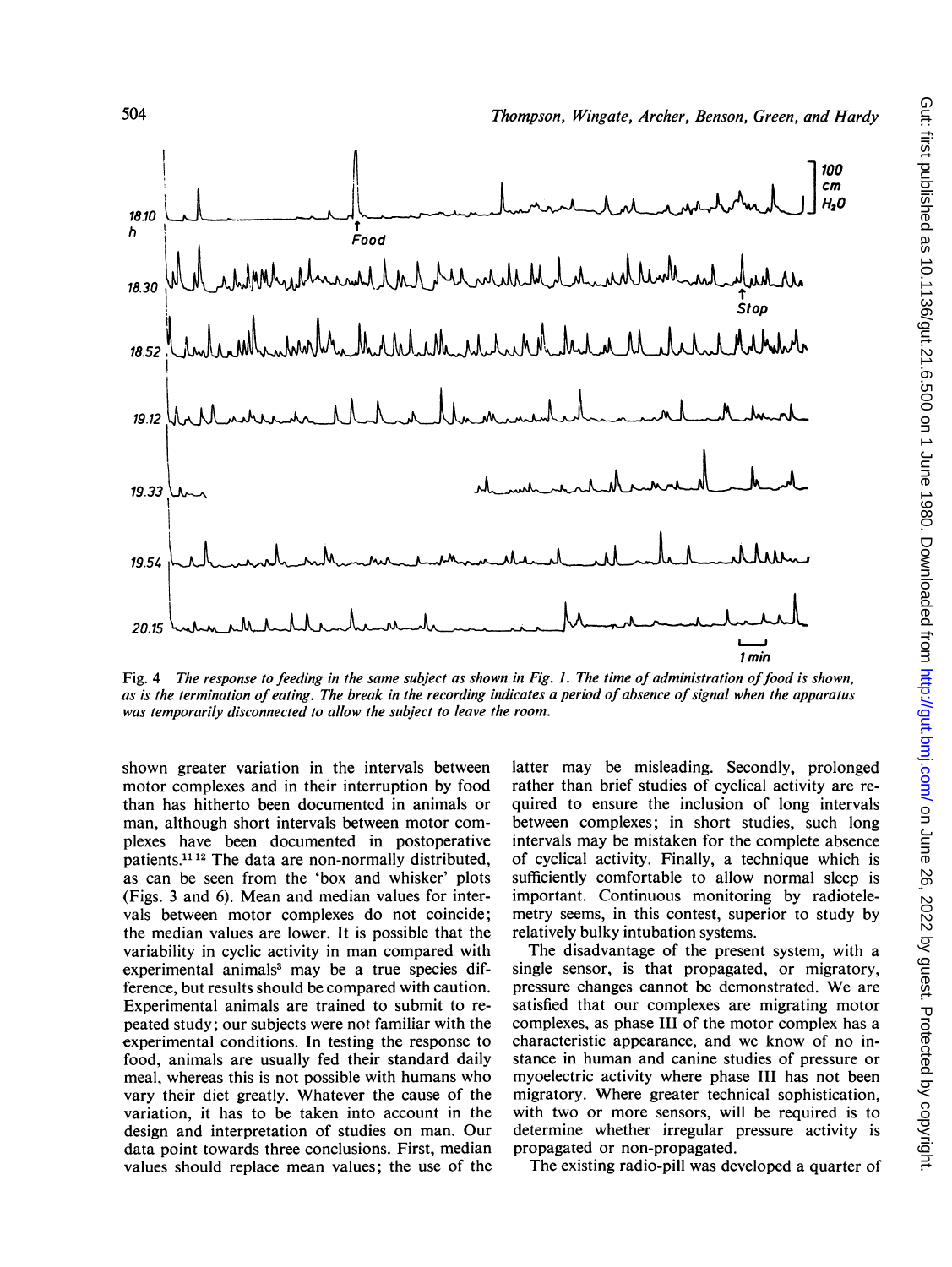

F= Food



Fig. 6 'Box and whisker' plots of (left) the intervals between food and the next motor complex, and the intervals between complexes during fasting while awake (centre) and during sleep (right). For explanation of plots, see Fig. 3.

a century ago, before the era of the 'silicon chip'. An improved system, incorporating two or more sensors, can, and probably will, be built. The present study provides essential data on normal function, and also helps to define the design parameters of a better system.

We wish to thank <sup>C</sup> Browning, W Dobinson, <sup>T</sup> G Barnett, and Sister Greta Keenan SRN for technical assistance, and our volunteer subjects whose support made this study possible. LA, MJB, WJG, and RJH, undertook this project as part of an intercalated BSc course at the London Hospital Medical College.

#### References

'Cannon WB, Washburn AL. An explanation of hunger. Am J Physiol 1912; 29: 441-54.